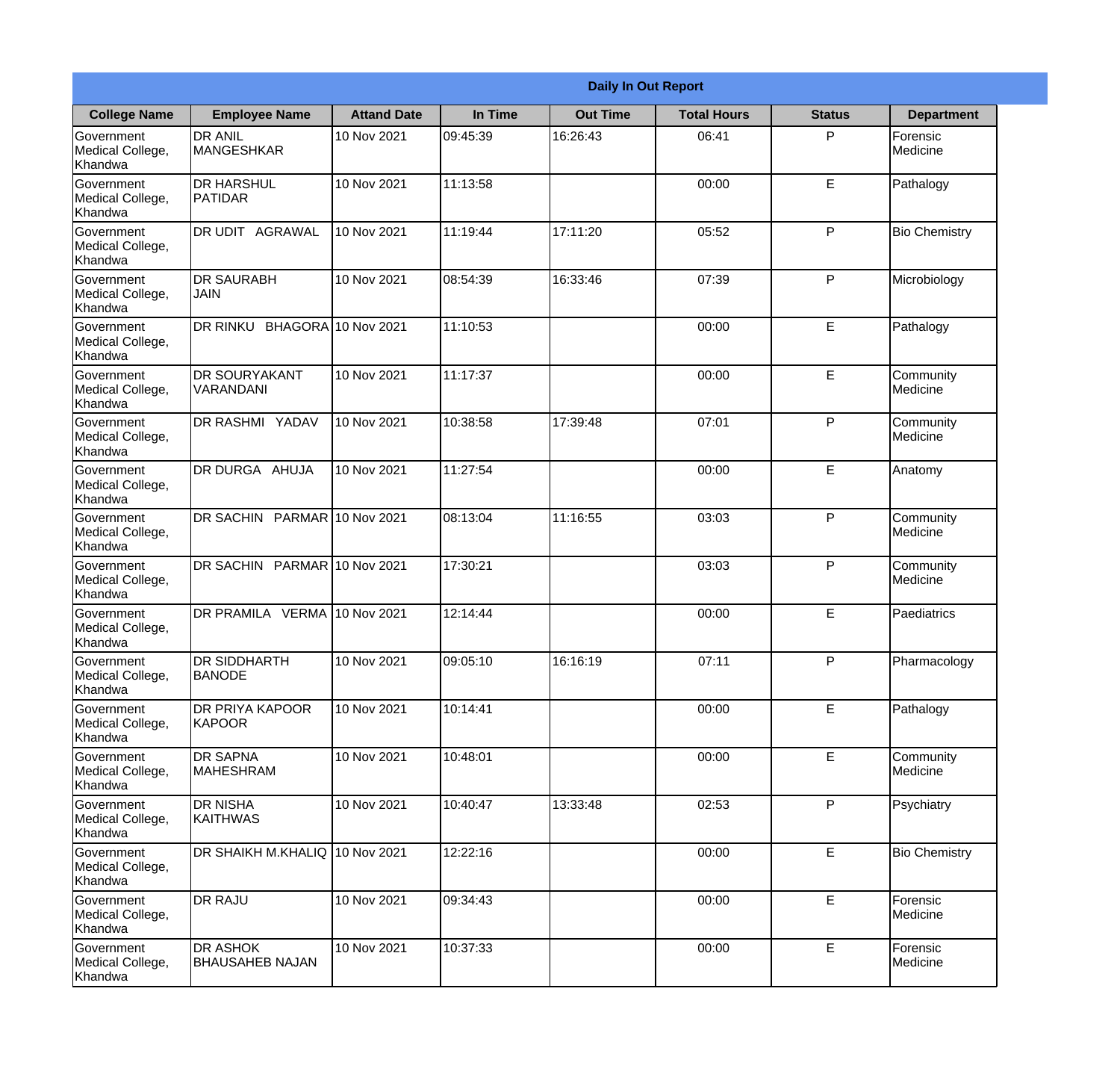| <b>Designation</b>                  | <b>Category</b>     |
|-------------------------------------|---------------------|
| Assistant Professor   Para Clinical |                     |
| Assistant Professor   Para Clinical |                     |
| Associate Professor Non Clinical    |                     |
| Associate Professor   Para Clinical |                     |
| Assistant Professor   Para Clinical |                     |
| Demonstrator/Tutor   Para Clinical  |                     |
| Assistant Professor   Para Clinical |                     |
| Demonstrator/Tutor   Non Clinical   |                     |
| Assistant Professor   Para Clinical |                     |
| <b>Assistant Professor</b>          | Para Clinical       |
| Professor                           | Clinical            |
| Associate Professor   Para Clinical |                     |
| Demonstrator/Tutor   Para Clinical  |                     |
| Associate Professor Para Clinical   |                     |
| Assistant Professor   Clinical      |                     |
| Professor                           | <b>Non Clinical</b> |
| Demonstrator/Tutor   Para Clinical  |                     |
| Associate Professor Para Clinical   |                     |

## **Daily In Out Report**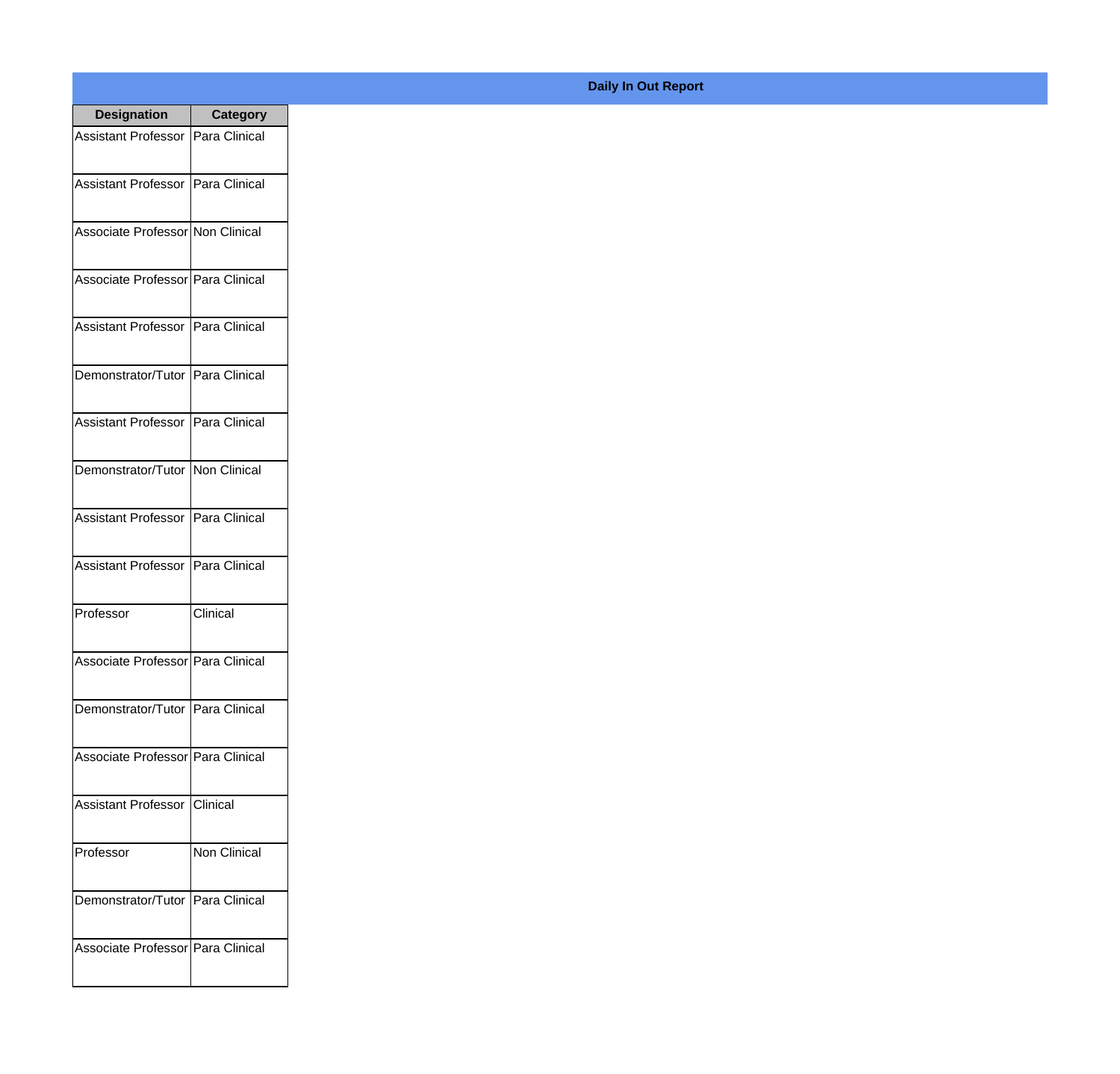|                                                   |                                                  |             |          |          | <b>Daily In Out Report</b> |    |                                        |
|---------------------------------------------------|--------------------------------------------------|-------------|----------|----------|----------------------------|----|----------------------------------------|
| lGovernment<br>Medical College,<br>lKhandwa       | IDR NITESHKUMAR<br><b>KISHORILAL</b><br>IRATHORE | 10 Nov 2021 | 10:14:16 | 17:29:45 | 07:15                      | P  | Pharmacology                           |
| Government<br>Medical College,<br>Khandwa         | IDR PRIYESH<br><b>IMARSKOLE</b>                  | 10 Nov 2021 | 11:17:09 | 11:17:18 | 00:00                      | AB | Community<br>Medicine                  |
| lGovernment<br>Medical College,<br><b>Khandwa</b> | IDR NISHA MANDLOI<br>IPANWAR                     | 10 Nov 2021 | 10:00:56 | 16:59:24 | 06:59                      | P  | <b>Obstetrics &amp;</b><br>Gynaecology |
| <b>Government</b><br>Medical College,<br>Khandwa  | <b>IDR MUKTESHWARI</b><br>IGUPTA                 | 10 Nov 2021 | 10:31:51 | 17:53:43 | 07:22                      | P  | Pharmacology                           |
| Government<br>Medical College,<br>Khandwa         | DR YASHPAL RAY                                   | 10 Nov 2021 | 10:52:39 |          | 00:00                      | Е  | Anatomy                                |